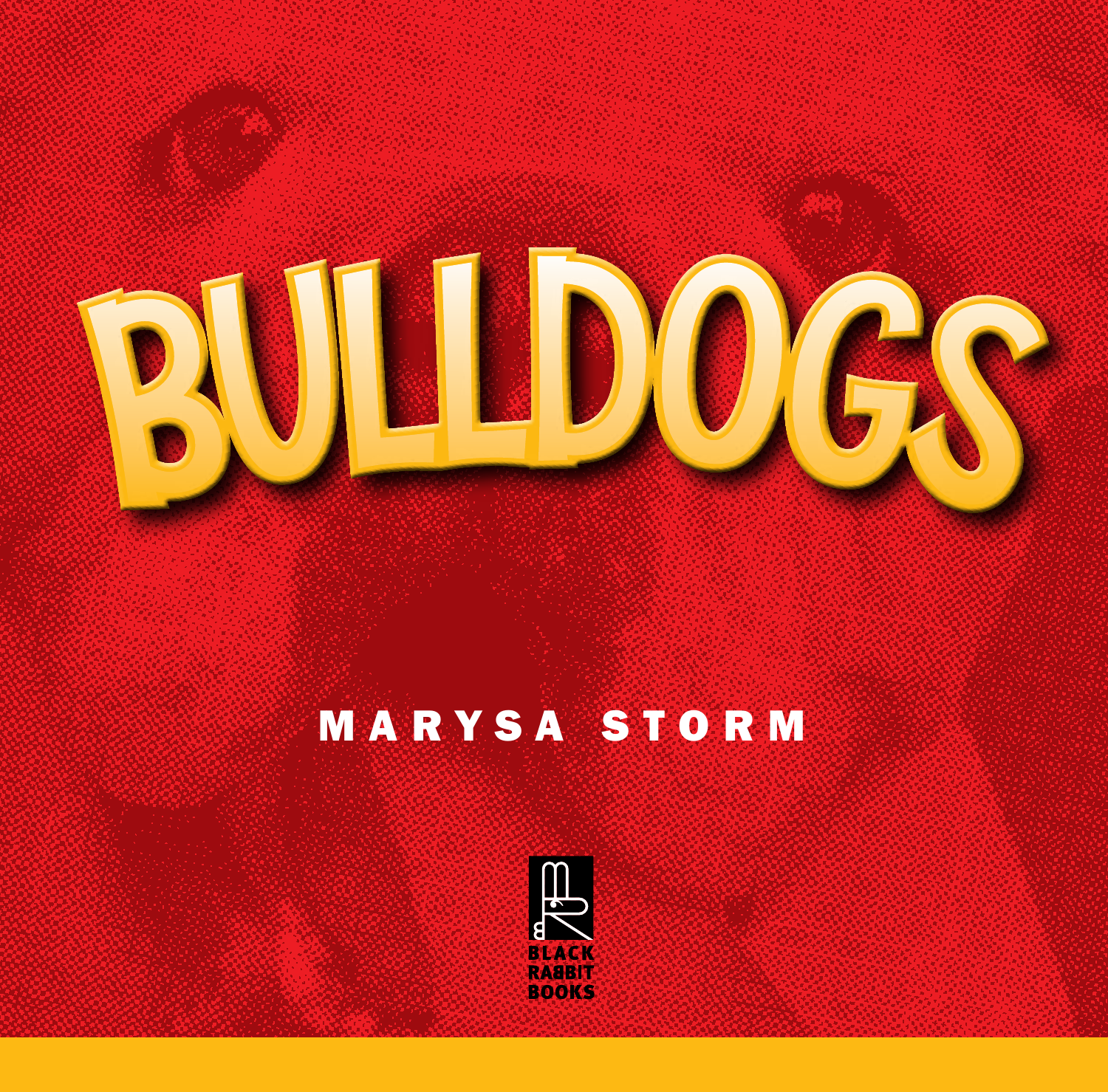- Meet the Bulldog. . . . . 4
- Puppy Personality. . . 10
- Bulldog Care. . . . . . . . 16
- More Information . . . . . . . . 22



Chapter 1

Chapter 2 Chapter 3

# Contents



Bolt Jr. is published by Black Rabbit Books P.O. Box 3263, Mankato, Minnesota, 56002. www.blackrabbitbooks.com Copyright © 2021 Black Rabbit Books

Catherine Cates, designer; Omay Ayres, photo researcher

All rights reserved. No part of this book may be reproduced in any form without written permission from the publisher.

Names: Storm, Marysa, author. Title: Bulldogs / by Marysa Storm. Description: Mankato, Minnesota : Black Rabbit Books, [2021] | Series: Bolt Jr. our favorite dogs | Includes bibliographical references and index. | Audience: Ages 6-8 | Audience: Grades K-1 | Summary: "Teaches readers all about bulldogs through simple text, infographics, and fun facts"– Provided by publisher. Identifiers: LCCN 2019026819 (print) | LCCN 2019026820 (ebook) | ISBN 9781623104672 (hardcover) | ISBN 9781644664537 (paperback) | ISBN 9781623104979 (ebook) Subjects: LCSH: Bulldog–Juvenile literature. Classification: LCC SF429.B85 S77 2021 (print) | LCC SF429.B85 (ebook) | DDC 636.72–dc23 LC record available at https://lccn.loc.gov/2019026819 LC ebook record available at https://lccn.loc. gov/2019026820

Printed in the United States. 4/20

#### Image Credits

Alamy: Nancy O'Sullivan, 10–11; Tierfotoagentur, 23; iStock: adogslifephoto, Cover; Group4 Studio, 16–17; kozorog, 12–13; Shutterstock: Alina Shekera, 14; anetapics, 20–21; Ase, Cover; bozsja, 5; Eric Isselee, 6–7, 7, 8–9; Gelpi, 13; loveaum, 6–7; Marina Koptyakova, 18–19; Mishadp, 21; Naddya, 3, 24; Rawpixel. com, 1; Viorel Sima, 10; WilleeCole Photography, 4

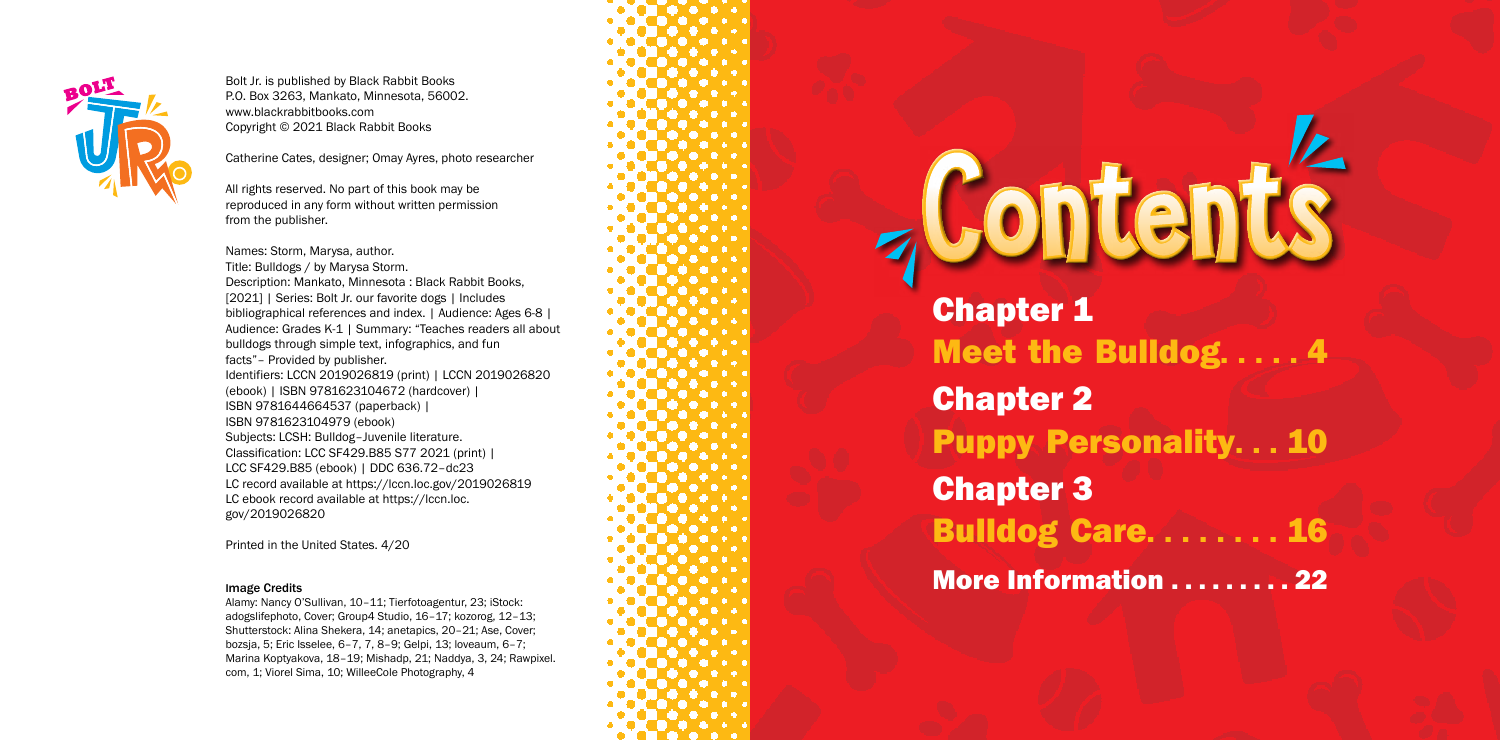pad: to move with quiet steps

A bulldog yawns. It's comfy and sleepy. But the dog gets up when it sees its owner sit down. It **pads** over to her.

**00000000000000** 

The bulldog's bed was soft and warm.



But it'd rather be on its owner's lap.



CHAPTER 1

Meet the Bu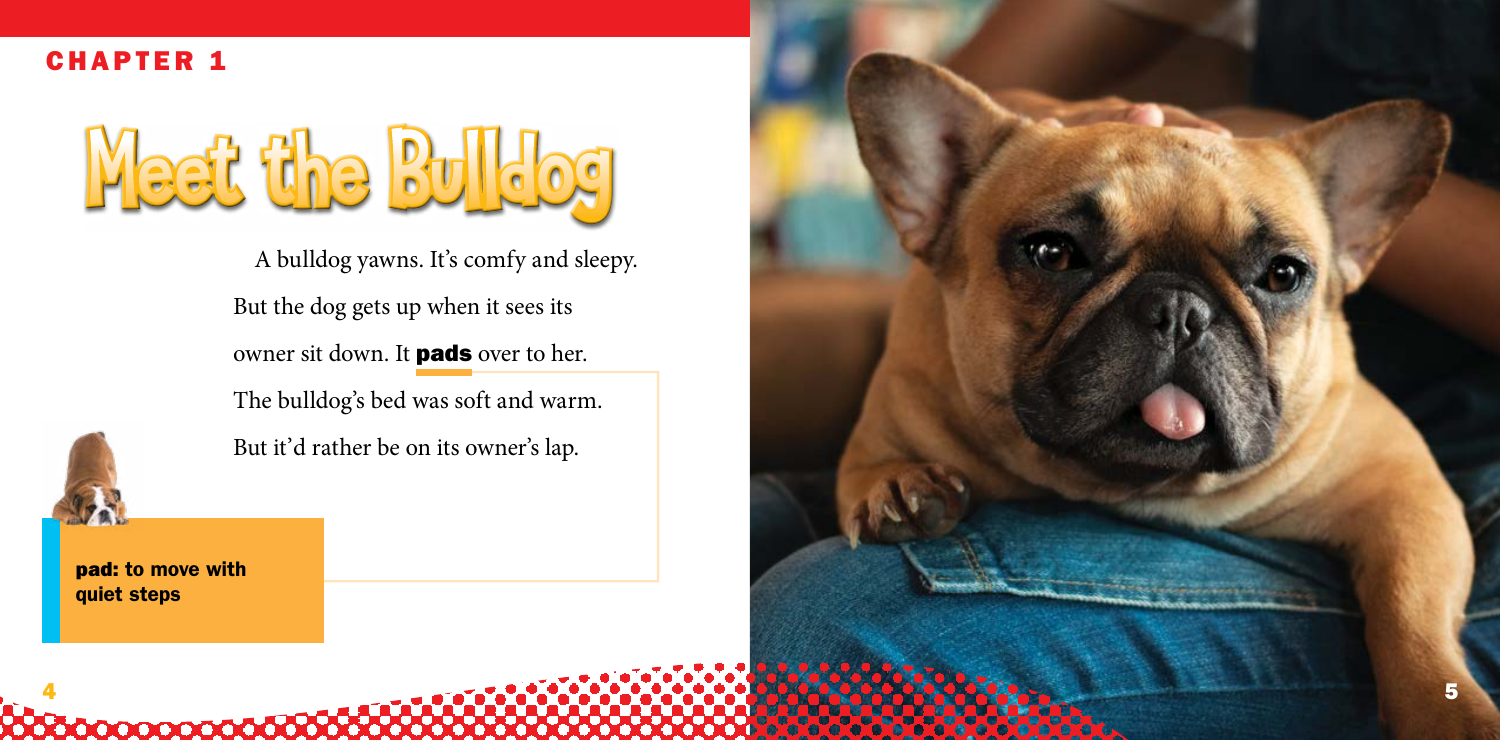# 40 to 50 pounds (18 to 23 kilograms)

COMPARING bulldog WWEIGHTS

## nch bulldog

less than 28 pounds (13 kg)

#### Different Kinds

Bulldogs are short, heavy dogs. There are many types. Some are small. Others are bigger. They all have short coats. These dogs also have wrinkled faces.